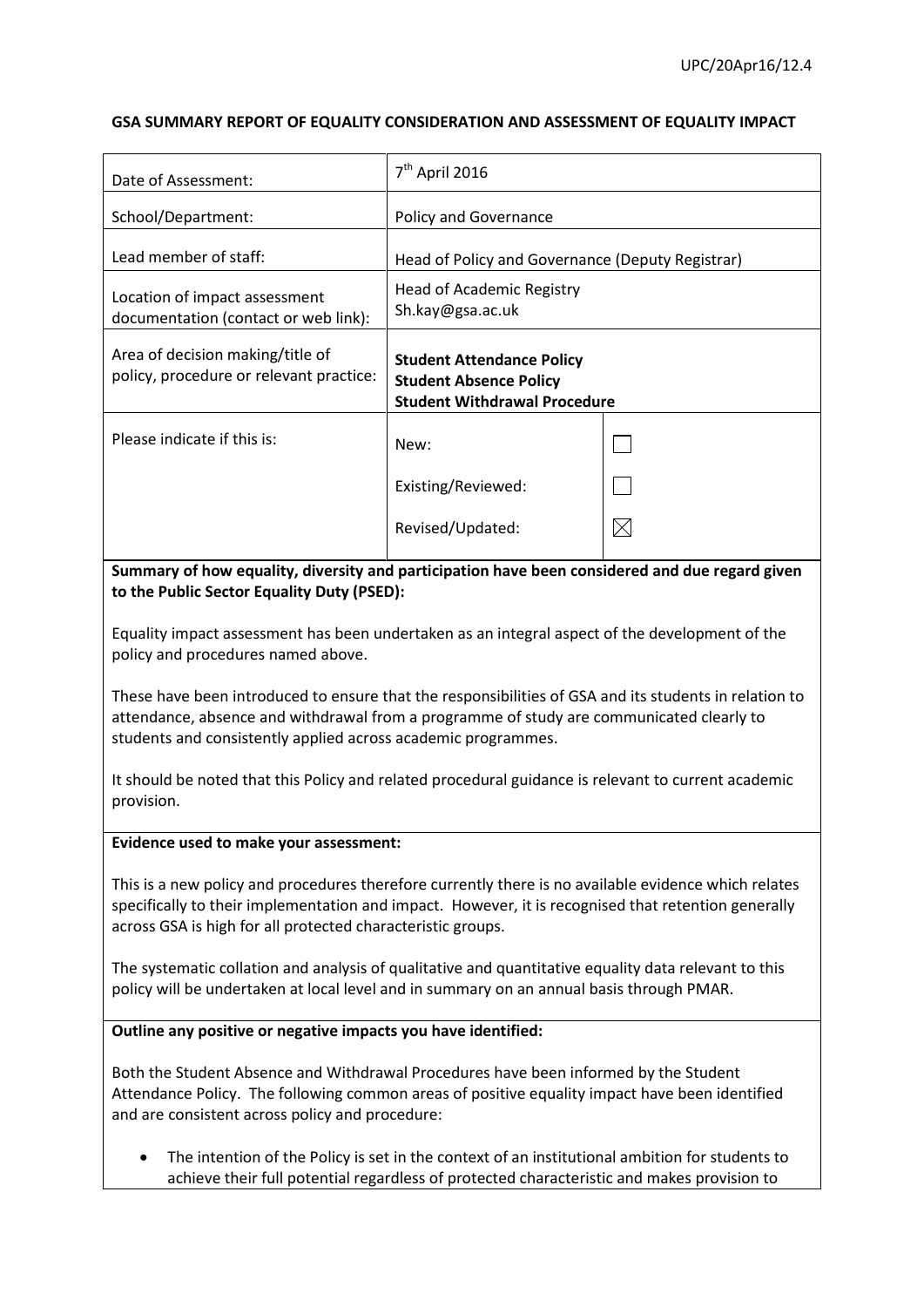ensure that all students are able to access appropriate academic and personal support. This has informed the Procedures.

- Policy and procedures are both transparent and accessible and responsibilities are clearly and appropriately attributed, providing a framework for student attendance which anticipates and provides for a range of circumstance or need including those related to protected characteristics.
- Policy and procedures identify sources of additional support and advice for students where appropriate, providing positive impact for protected characteristic groups, for example disabled students, students with caring responsibilities
- The provision of guidance by Registry for all staff and students in respect of GSA's Attendance, Absence and Withdrawal Policy and Procedures supports consistency in implementation, providing positive impact for all regardless of protected characteristic.
- There is an awareness in the Policy that absence may be an indicator of possible distress or undisclosed need. This has the potential for positive impact for some individuals from protected characteristic group, for example where there are issues of health, identity or personal circumstance.

**Summary of the actions you have taken or plan to take as a result:** (Please attach your action plan)

A process for the systematic collection and analysis of data in relation to protected characteristics and equality concerns arising from attendance, absence and withdrawal will be implemented.

A process for the systematic collation and analysis of qualitative and quantitative equality data in relation to this Policy and related procedures will be put in place at local level and integrated into annual reflection in PMAR.

**Summary of what you anticipate will change as a result of your actions and where/when these will be reported and reviewed:**

The implementation of a consistent, transparent approach across GSA in respect of Attendance, Absence and Withdrawal which is intended to support student progress and success regardless of protected characteristic.

### **How will these changes contribute to the delivery of GSA's equality outcomes:**

Implementation will contribute to the delivery of Equality Outcomes (1) and (2) through the recognition of different needs being mainstreamed into Policy and procedural support.

### **The outcome of your assessment:**

| No action – no potential adverse impact                          |              |
|------------------------------------------------------------------|--------------|
| Amendments or changes to remove barriers/promote positive impact | $\mathbf{1}$ |
| Proceed with awareness of adverse impact                         |              |